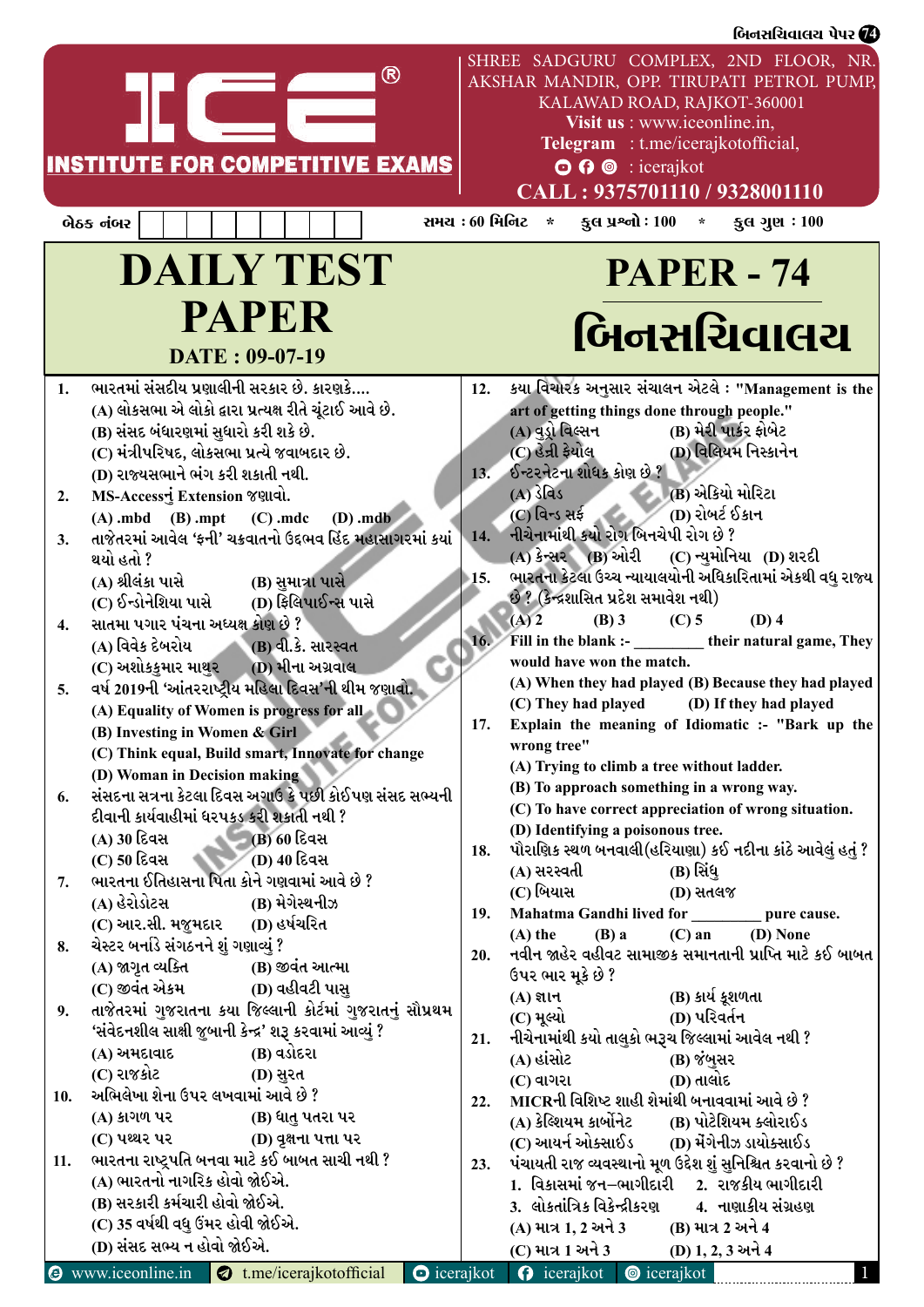|                | બિનસચિવાલય પેપર <b>@</b>                                                                               |     |                                                   |                                                                                      |
|----------------|--------------------------------------------------------------------------------------------------------|-----|---------------------------------------------------|--------------------------------------------------------------------------------------|
| 24.            | તાજેતરમાં ભારતના પ્રથમ લોકપાલ તરીકે કોની નિમણૂક કરવામાં આવી?                                           | 41. |                                                   | કંટિજન્સી ફંડમાંથી ધનનો ઉપાડ કરવા સંસદની મંજૂરી પહેલા સરકાર                          |
|                | (A) શ્રી પિનાકી ચંદ્ર ઘોષ (B) શ્રી ડી.સી. ઘોષ                                                          |     | કોના વિવેક પર આધાર રાખે છે ?                      |                                                                                      |
|                | (C) શ્રી પિનાકી ચંદ્ર બેનરજી (D) આપેલ પૈકી એકપણ નહીં                                                   |     | (A) નાણાપ્રધાન                                    | (B) કોમ્પ્ટ્રોલર એન્ડ ઓડિટર જનરલ                                                     |
| 25.            | જે ક્રિયાપદો કર્મ સાથે વાક્યમાં પ્રયોજાય તેને કેવું ક્રિયાપદ કહેવાય છે?                                |     | (C) રાષ્ટ્રપતિ                                    | (D) વડાપ્રધાન                                                                        |
|                | (A) સહાયક ક્રિયાપદ<br>(B) દ્વિકર્મક                                                                    | 42. |                                                   | જો ૨જત = JPL, ક્વન = ZEG, મગન = WBG, હરણ = NJK તો                                    |
|                |                                                                                                        |     | મનહર $= ?$                                        |                                                                                      |
| 26.            | કોઈપણ Open Windowને Close કરવા માટે કઈ Keyનો ઉપયોગ                                                     |     | (A) WGNJ                                          | (B) WNGJ                                                                             |
|                | થાય છે ?                                                                                               |     | (C) WJNG                                          | (D) WGPJ                                                                             |
|                | (A) Ctrl + C (B) Ctrl + Z                                                                              | 43. | સહસ્ત્રલિંગ સરોવર બીજા કયા નામે ઓળખાય છે ?        |                                                                                      |
|                | (C) Ctrl + W (D) Ctrl + X                                                                              |     | (A) માન સરોવર                                     | (B) મહાસર સરોવર                                                                      |
| 27.            | નીચેનામાંથીકઈ હસ્તપત્ર તેના લઘુચિત્રો માટે જાણીતી છે ?                                                 |     | (C) મહાદેવ સરોવર             (D) મોગલ સરોવર       |                                                                                      |
|                | (A) કલ્પસૂત્ર<br>(B) રામાયણ                                                                            | 44. |                                                   | સુકૃત સંકીર્તન અને પ્રબંધચિંતામણી ગ્રંથો કયા વંશની માહિતી આપે છે?                    |
|                | (C) જાતકકથાઓ<br>(D) મહાભારત                                                                            |     | (A) વાઘેલા વંશ                                    | (B) ચાવડા વંશ                                                                        |
| 28.            | I want to buy some good ____________ for the office.                                                   |     | (C) સોલંકી વંશ                                    | (D) મૈત્રક વંશ                                                                       |
|                | (A) stationory<br>(B) stationary<br>(D) stationery<br>(C) stationari                                   | 45. |                                                   | એક ફોટાની સામે જોઈને મહેશ બોલ્યો તેની મા મારા પિતાના દીકરાની                         |
| 29.            | નીચે આપેલા વિકલ્પોમાંથી કયો વિકલ્પ ખોટો છે ?                                                           |     |                                                   | પત્ની છે. મારે તો નથી કોઈ ભાઈ કે નથી કોઈ બહેન તો મહેશ કોના                           |
|                | (A) રાજ્યસભાના સભ્યો પરોક્ષ ચૂંટણી પ્રક્રિયા દ્વારા ચૂંટાઈને આવે છે.                                   |     | ફોટાને જોઈ રહ્યો હશે ?                            |                                                                                      |
|                | (B) રાજ્યસભાની ચૂંટણી માટેનો સિદ્ધાંત સપ્રમાણ પ્રતિનિધિત્વનો છે.                                       |     | (A) તેના પુત્રના                                  | (B) તેના કાકાના                                                                      |
|                | (C) રાજ્યસભામાં SC & ST માટે અનામત જગ્યા 15 છે.                                                        |     | (C) તેના પિતરાઈના                                 | (D) તેના ભત્રીજાના                                                                   |
|                | (D) રાજ્યસભાની ચૂંટણી લડવા માટે ઓછામાં ઓછી ઉંમર 30 વર્ષ                                                | 46. | સિંહ સંવત કોને શરૂ કરી ?                          |                                                                                      |
|                | હોવી જોઈએ.                                                                                             |     | (A) કુમારપાળ                                      | (B) સિદ્ધરાજ જયસિંહ                                                                  |
| 30.            | નીચેનામાંથી કઈ એક સૌથી મોટી સંસદીય સમિતિ છે ?                                                          |     | (C) મહમદ બેગડો                                    | (D) અહમદ શાહ–I                                                                       |
|                | (A) લોકલેખા સમિતિ (B) પ્રાક્કલન સમિતિ                                                                  |     |                                                   | 47. રાષ્ટ્રપતિ સંસદમાં મહત્તમ કેટલા સભ્યોની નિમણૂક કરી શકે છે ?                      |
|                | (C) સરકારી ઉપક્રમ સમિતિ (D) યાચિકા સમિતિ                                                               |     | $(A)$ 12                                          | $(B)$ 10                                                                             |
| 31.            | વનરાજ ચાવડાએ કઈ કન્યા પાસે રાજ તિલક કરાવ્યું ?                                                         |     | $(C)$ 31                                          | $(D)$ 14                                                                             |
|                | (A) શ્રીદેવી (B) ગંગા (C) દ્રુપા (D) દેવસેના                                                           | 48. | Give Antonyms of :- 'Verity'                      |                                                                                      |
| 32.            | આર્મસ્ટ્રોંગ તરફથી 'માસ્ટર ઓફ નાઈટાઈટ'નું બિરૂદ કોને પ્રાપ્ત                                           |     | (A) Comfort                                       | (B) Falsehood                                                                        |
|                | થયું હતું ?                                                                                            |     | (C) Polite                                        | (D) Explore                                                                          |
|                | (B) ડો. પ્રફુલચંદ્ર રોય <b>્</b><br>(A) ડો. વિક્રમ સારાભાઈ                                             | 49. |                                                   | તાજેતરમાં ડો. એન.આર. માધવ મેનનનું નિધન થયું. તેઓ નીચેનામાં                           |
|                | (C) સલીમ અલી<br>(D) ત્રિભુવનદાસ ગજ્જર                                                                  |     | થી કયા ક્ષેત્ર સાથે સંકળાયેલા હતા ?               |                                                                                      |
| 33.            | આયોજન સંગઠનનું મગજ છે અને અને એક શારીરિક માળખું છે.                                                    |     |                                                   | (A) અર્થશાસ્ત્ર અને શિક્ષણ (B) પત્રકારત્વ અને શિક્ષણ                                 |
|                | (B) નિર્દેશન કરવું<br>(A) અંદાજપત્ર                                                                    |     | (C) વિજ્ઞાન અને શિક્ષણ       (D) કાયદો અને શિક્ષણ |                                                                                      |
|                | (D) સંકલન<br>(C) વ્યવસ્થાતંત્ર                                                                         | 50. |                                                   | એક પાર્ટીમાં 16 વ્યક્તિઓએ પરસ્પર હાથ મિલાવ્યો તો હાથ                                 |
| 34.            | ગાંધીજીના મત અનુસાર કયું રાજ્ય રામરાજ્ય સમાન હતું ?                                                    |     | મિલાવવાની કુલ સંખ્યા કેટલી હશે ?                  |                                                                                      |
|                | (A) મૈસુર (B) વડોદરા (C) ગ્વાલિયર (D) પાલિતાણા                                                         |     | $(A)$ 100                                         | $(B)$ 120                                                                            |
| 35.            | સંયોજકનો પ્રકાર લખો :– 'તે ખુશ થયો અને ગીત ગાવા લાગ્યો.'                                               |     | $(C)$ 130                                         | $(D)$ 110                                                                            |
|                | (A) વિરોધવાચક<br>(B) પરિણામવાચક                                                                        | 51. |                                                   | લોકસભામાં 'શૂન્ય કાળ'નો મહત્તમ સમયગાળો કેટલો હોય છે ?                                |
|                | (C) સમુચ્યવાચક<br>(D) અનુમાનવાચક                                                                       |     | (A) 60 મિનિટ                                      | (B) 120 મિનિટ                                                                        |
| 36.            | We wish her<br>$\frac{a}{B}$ marriage function.                                                        |     | (C) 90 મિનિટ                                      | (D) નિયત કરેલ નથી                                                                    |
|                | $(A)$ to attend<br>(D) have attended<br>(C) attempted                                                  | 52. |                                                   | ગુજરાત પંચાયત સેવા પસંદગી મંડળના ચેરમેન અને સભ્યોની                                  |
| 37.            | 'ધર કમિશન'ની રચના કયા વર્ષમાં થઈ હતી ?                                                                 |     | નિમણૂક કોણ કરે છે ?                               |                                                                                      |
|                | (A) 1948 વર્ષ<br>(B) 1950 વર્ષ                                                                         |     | (A) પંચાયત મંત્રી                                 | (B) રાષ્ટ્રપતિ                                                                       |
|                | (C) 1952 વર્ષ<br>(D) 1949 વર્ષ                                                                         |     | (C) રાજ્યપાલ                                      | (D) મુખ્યમંત્રી                                                                      |
| 38.            | સ્ક્રીન સેવરનો મિનીમમ ટાઈમ કેટલો હોય છે ?                                                              | 53. | Identify the correct spelling.                    |                                                                                      |
|                | (A) 1 મિનિટ<br>$(B)$ 1 से $s$ न्ड                                                                      |     | (A) Phonics                                       | (B) Phonexe                                                                          |
|                | (C) 10 સેકન્ડ<br>(D) 3600 સેકન્ડ                                                                       |     | (C) Phoenix                                       | (D) Pheonics                                                                         |
| 39.            | હાલમાં ભારતમાં કઈ નવી સબમરીન લોન્ચ કરવામાં આવી ?                                                       | 54. |                                                   | નીચેનામાંથી કયા કમ્પ્યૂટરને નોટબુક કમ્પ્યૂટર તરીકે પણ ઓળખવામાં                       |
|                | (A) INS Karanj<br>(B) INS Ranjit                                                                       |     | આવે છે ?                                          |                                                                                      |
|                | (C) INS Vagir<br>(D) INS Vela                                                                          |     | (A) લેપટોપ કમ્પ્યૂટર                              | (B) મીની કમ્પ્યૂટર                                                                   |
| 40.            | 'સનદી સેવામાં જોડાયેલ નિમણૂક પામેલ વ્યક્તિ જાહેર સેવક ગણાય                                             |     | (C) સુપર કમ્પ્યૂટર                                | (D) મેઈનફ્રેમ કમ્પ્યૂટર                                                              |
|                | છે.' આ વિધાનથી સંમત છો કે કેમ ?                                                                        | 55. |                                                   | જો ગોલકનું ઘનફળ $\frac{4}{3}\pi$ સેમી <sup>રૂ</sup> હોય, તો તેનો વ્યાસ ____ સેમી છે. |
|                | (A) સંમત<br>(B) અસંમત                                                                                  |     | $(A)$ 0.5                                         | $(B)$ 1                                                                              |
|                | (C) ના, તેઓ નિરપેક્ષ છે (D) આપેલ પૈકી એકપણ નહીં                                                        |     | $(C)$ 2                                           | $(D)$ 1.5                                                                            |
| $\overline{2}$ |                                                                                                        |     |                                                   |                                                                                      |
|                | <sub>---------------</sub> વર્તમાન પ્રવાહો માટે દર સોમવારે પ્રસિદ્ધ થતું ફ્રી ઓનલાઈન મેગેઝિન ICE MAGIC |     |                                                   |                                                                                      |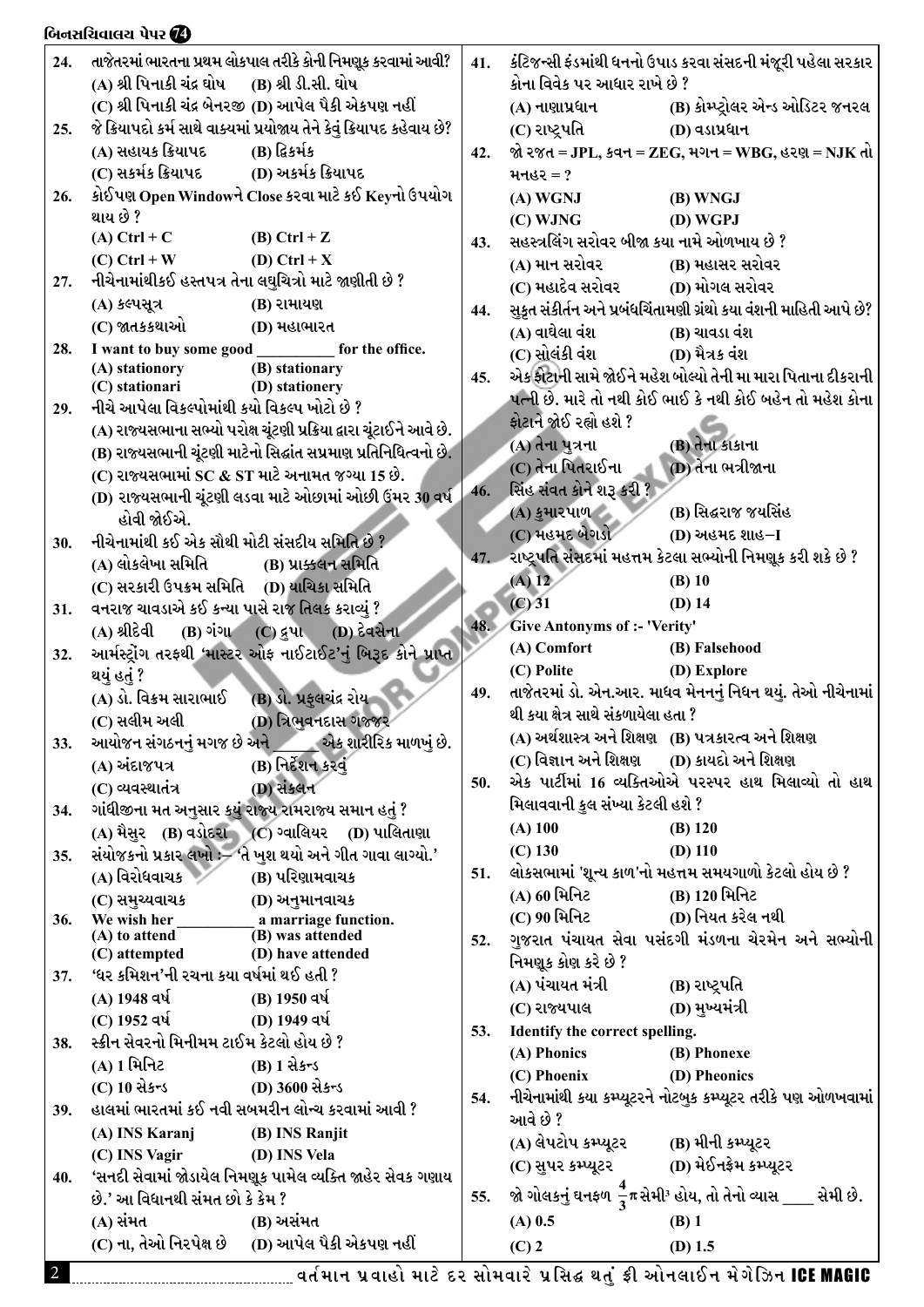## $\frac{1}{\sqrt{2\pi}}$ િન્ન માર્ગ 5 કરોડ 7 કરોડ 7 કરોડ 7 કરોડ 7 કરોડ 7 કરોડ 7 કરોડ 7 કરોડ 7 કરોડ 7 કરોડ 7 કરોડ 7 કરોડ 7 કરોડ 7 કરોડ 7  $\frac{1}{\sqrt{2\pi}}$

| 56. |                                            | રાષ્ટ્રપતિ શાસન દરમિયાન રાષ્ટ્રપતિએ આપેલ આદેશો જે કાયદા   |                     | 73. | ભારતના બંધારણ અનુસાર નીચેનામાંથી કયું દેશના શાસન માટે              |
|-----|--------------------------------------------|-----------------------------------------------------------|---------------------|-----|--------------------------------------------------------------------|
|     |                                            | તરીકે ભૂમિકા ભજવે તેવા કાયદાઓ કયારે સમાપ્ત થાય ?          |                     |     | આધારભૂત છે ?                                                       |
|     | (A) રાષ્ટ્રપતિ શાસન પૂરું થાય ત્યારે       |                                                           |                     |     | (A) મૂળભૂત અધિકાર<br>(B) મૂળ કર્તવ્ય                               |
|     |                                            | (B) રાષ્ટ્રપતિ શાસન પૂરું થાય ત્યાર બાદ 6 મહિનામાં        |                     |     | (C) રાજ્યના નીતિ–નિર્દેશક તત્ત્વ (D) મૂળ અધિકાર તથા કર્તવ્ય        |
|     |                                            | (C) રાષ્ટ્રપતિ શાસન પૂરું થાય ત્યાર બાદ 6 અઠવાડિયામાં     |                     | 74. | નીચેનામાંથી કયો શબ્દ 'વસંત' શબ્દનો સમાનાર્થી નથી ?                 |
|     | (D) રાજ્યનું વિધાનમંડળ રદ કરે ત્યારે       |                                                           |                     |     | (A) મધુમાસ<br>(B) કુસુમારક                                         |
| 57. |                                            | Fill in the blank :- Classes are sometimes ______ Sunday. |                     |     | (D) પર્જન્ય                                                        |
|     | $(A)$ about                                | (B) held over                                             |                     |     | (C) બહાર                                                           |
|     | (C) hold at                                | (D) held on                                               |                     | 75. | કયા ગ્રહનું બાહ્ય આવરણ કાર્બન ડાયોક્સાઈડના સફેદ વાદળનું બનેલું છે? |
| 58. | વિરુદ્ઘાર્થી શબ્દ આપો :– વખાણ              |                                                           |                     |     | (D) શનિ<br>(A) બુધ<br>(B) ગુરૂ (C) શુક્ર                           |
|     |                                            | (C) શિથિલ (D) અદાવન                                       |                     | 76. | નીચેના કથનો પર વિચાર કરો.                                          |
|     | (A) દોષિત (B) કૂથલી                        |                                                           |                     |     | 1. રાષ્ટ્રપતિ ભારત સરકારના કાર્યને વધારે સુવિધાપૂર્ણ બનાવવા        |
| 59. | 'મારા અનુભવો' કોની આત્મકથા છે ?            |                                                           |                     |     | માટે અને મંત્રીઓમાં યોગ્ય કાર્યની વહેંચણી માટે નિયમો બનાવશે.       |
|     | (A) સ્વામી મુક્તાનંદ                       | (B) સ્વામી બ્રહ્માનંદ                                     |                     |     | 2. ભારત સરકારની સમસ્ત કારોબારીની કામગીરી વડાપ્રધાનના               |
|     |                                            | (C) સ્વામી સચ્ચિદાનંદ        (D) સ્વામી ગોપાલાનંદ         |                     |     | નામે કરવામાં આવશે.                                                 |
| 60. |                                            | દેશની પ્રથમ રાષ્ટ્રીય કટોકટીની જાહેરાત કયારે થઈ હતી ?     |                     |     | $(A)$ માત્ર $\Pi$<br>(B) માત્ર 2                                   |
|     |                                            | (A) 4 સપ્ટેમ્બર, 1962 (B) 26 ઓક્ટોબર, 1962                |                     |     | $(C)$ 1 અને 2 બંને (D) આપેલ પૈકી એકપણ નહીં                         |
|     |                                            | (C) 5 નવેમ્બર, 1962 (D) 16 ઓક્ટોબર, 1962                  |                     | 77. | નીચેનામાંથી કઈ સાચી જોડણી છે ?                                     |
| 61. |                                            | કોઈપણ લંબચોરસના સામસામેના શિરોબિંદુઓને જોડતા રેખાખંડને    |                     |     | $(A)$ નીરીક્ષક<br><b>(B) નીરિક્ષક</b>                              |
|     | કહે છે.                                    |                                                           |                     |     | (D) નિરિક્ષક<br>$(C)$ નિરીક્ષક                                     |
|     | $(A)$ કર્ણ<br>(B) બાજુ                     | (C) વેધ<br>$(D)$ વિકર્ણ                                   |                     |     |                                                                    |
| 62. |                                            | Change the voice, "She has to finish this work."          |                     | 78. | ચંદ્ર વર્ષ કેટલા દિવસનું હોય છે ?                                  |
|     | (A) This work has to be finished by her.   |                                                           |                     |     | (B) $354$ (C) $361$<br>$(A)$ 351<br>$(D)$ 360                      |
|     | (B) This work was finished by she.         |                                                           |                     | 79. | ભારત સરકારના અધિનિયમ 1935માં ઈન્સ્ટ્રમેન્ટ ઓફ ઈન્સ્ટ્રક્શનનો       |
|     | (C) This work has been finished by her.    |                                                           |                     |     | 1950માં ભારતના બંધારણમાં કયા રૂપમાં સમાવેશ કરવામાં આવ્યો?          |
|     | (D) This work have finished by her.        |                                                           |                     |     | (A) મૂળભૂત અધિકાર                                                  |
| 63. |                                            | ગુજરાતી ભાષામાંથી અંગ્રેજી ભાષામાં જવા માટે કી–બોર્ડની કઈ |                     |     | (B) રાજ્યના નીતિ નિર્દેશક તત્ત્વ                                   |
|     | કીનો ઉપયોગ થાય છે ?                        |                                                           |                     |     | (C) રાજ્યની કારોબારીની સત્તાનો અધિકાર                              |
|     | $(A)$ Ctrl + Alt                           | $\overline{(B)}$ Alt + Enter                              |                     |     | (D) ભારત સરકારની કાર્યવાહીનું સંચાલન                               |
|     | $(C)$ Ctrl + Shift                         | $(D)$ Alt + Shift                                         |                     | 80. | MS-Wordમાં Documentમાં માર્જિન સેટ કરવા માટે નીચેનામાંથી           |
| 64. | 'હિંદુઓની પડતી' કયા સાહિત્યકારની કૃતિ છે ? |                                                           |                     |     | કયા ટુલબારનો ઉપયોગ થાય છે ?                                        |
|     | (A) નર્મદ                                  | (B) નંદશંકર મહેતા                                         |                     |     | (A) Status Bar<br>(B) Ruler Bar                                    |
|     | (C) ચંદ્રવદન મહેતા                         | (D) આનંદશંકર ધ્રુવ                                        |                     |     | (C) Formating Bar<br>(D) Standard Bar                              |
| 65. |                                            | Select single word for the following pharas :-            |                     | 81. | નીચેનામાંથી કયો તર્ક આપેલા વિધાનનું પ્રબળ સમર્થન કરે છે ?          |
|     |                                            | "A disease which is spread by direct contact."            |                     |     | 'સંસદમાં મહિલાઓને 50% અનામત મળવી જોઈએ.'                            |
|     | (A) Carnivorous                            | (B) Contagious                                            |                     |     | (A) વસતીનો 50% ભાગ મહિલાઓ છે.                                      |
|     | (C) Insectivorous                          | (D) Contanist                                             |                     |     | (B) મહિલાઓ અત્યાર સુધી સાર્વજનિક અને રાજકીય જીવનમાં                |
| 66. |                                            | કયા મૂળભૂત અધિકાર હેઠળ બંધારણમાં SC અને ST તથા અન્ય       |                     |     |                                                                    |
|     |                                            | પછાત વર્ગો માટે રાજ્યને વિશેષ જોગવાઈ કરવાની સત્તા છે ?    |                     |     | હાંસિયામાં રહી છે.                                                 |
|     | (A) શોષણ સામેનો અધિકાર                     | (B) સમાનતાનો અધિકાર                                       |                     |     | (C) આમ કરવાથી ઉપલબ્ધ માનવીય સંસાધનોનો અધિકતમ                       |
|     |                                            |                                                           |                     |     | ઉપયોગ કરવામાં સહાયતા મળશે.                                         |
|     |                                            | (C) બંધારણીય ઈપાયનો અધિકાર  (D) સ્વાતંત્ર્યનો અધિકાર      |                     |     | (D) આવું કરવાથી જાતિયતાના આધારે ભેદભાવ ન કરવાની બંધારણની           |
| 67. | ખોટી જોડણી શોધો.                           |                                                           |                     |     | જોગવાઈની પૂર્તિમાં સહાયતા મળશે.                                    |
|     | (A) ઓશિયાળા                                | (B) વૈદેહિ                                                |                     | 82. | હવામાં રહેલા ભેજ માપવા કયું સાધન વપરાય છે ?                        |
|     | (C) ઊણપ                                    | (D) ઉપેક્ષિત                                              |                     |     | (A) હાઈડ્રોમીટર<br>(B) એનિમોમીટર                                   |
| 68. |                                            | અલંકાર ઓળખાવો :– 'તે ગાંડાની જેમ રસ્તા પર દોડતો રહ્યો.'   |                     |     | (C) હાઈગ્રોમીટર<br>(D) મેનોમીટર                                    |
|     | $(A)$ યમક $(B)$ રૂપક                       | $(C)$ શ્લેષ<br><b>(D)</b> ઉપમા                            |                     | 83. | અનુ. જાતિ/અનુ. જનજાતિ (અત્યાચાર નિવારણ) ધારામાં અનુ.જાતિ           |
| 69. |                                            | લોકસભાના કયા અધ્યક્ષે અધ્યક્ષ પદ છોડ્યા પછી રાષ્ટ્રપતિ પદ |                     |     | એટલે ?                                                             |
|     | પણ સંભાળ્યું હતું ?                        |                                                           |                     |     | (A) બંધારણની કલમ 366ના ખંડ 25 મુજબની જાતિઓ                         |
|     |                                            | (A) અનંતશયનમ અયંગરે (B) નીલમ સંજીવ રેડ્ડી                 |                     |     | (B) બંધારણની કલમ 365ના ખંડ 24 મુજબની જાતિઓ                         |
|     | (C) ગુરૂદેવસિંહ ધિલ્લોને                   | (D) આપેલ પૈકી એકપણ નહીં                                   |                     |     | (C) બંધારણની કલમ 366 ખંડ 24 મુજબની જાતિઓ                           |
| 70. | ઝેરના અધ્યયન માટે કઈ શાખા છે ?             |                                                           |                     |     |                                                                    |
|     | (A) ઓરનીથોલોજી                             | (B) ટોક્સીલોજી                                            |                     |     | (D) બંધારણની કલમ 363ના ખંડ 25 મુજબની જાતિઓ                         |
|     | (C) એન્ટોમોલોજી                            | (D) આપેલ પૈકી એકપણ નહીં                                   |                     | 84. | કોમ્પ્ટ્રોલર એન્ડ ઓડિટર જનરલ                                       |
| 71. |                                            | નિપાત ઓળખાવો :- 'અભણ માણસના ઘરમાં પણ પુસ્તક હશે.'         |                     |     | (A) સરકારી પદ<br>(B) બંધારણીય પદ                                   |
|     | (A) અભણ (B) પણ                             | (C) घर<br>(D) પુસ્તક                                      |                     |     | (C) ન્યાયિક પદ (D) સંયુક્ત રાષ્ટ્ર સંઘનું પ્રતિનિધિત્વ કરે છે.     |
| 72. |                                            | students never disobey their techers and elders.          |                     | 85. | E-mailમાં Delete કરેલ મેઈલ કયા જોવા મળે છે ?                       |
|     | (A) Obedience                              | (B) Obedient                                              |                     |     | (A) Spam Box<br>(B) Junk Box                                       |
|     | (C) Obey                                   | (D) Disobey                                               |                     |     | (D) આપેલ પૈકી એકપણ નહીં<br>(C) Trash Mail                          |
| 0   | www.iceonline.in                           | t.me/icerajkotofficial                                    | $\bullet$ icerajkot |     | <b>O</b> icerajkot<br><b>@</b> icerajkot<br>$\mathbf{3}$           |
|     |                                            |                                                           |                     |     |                                                                    |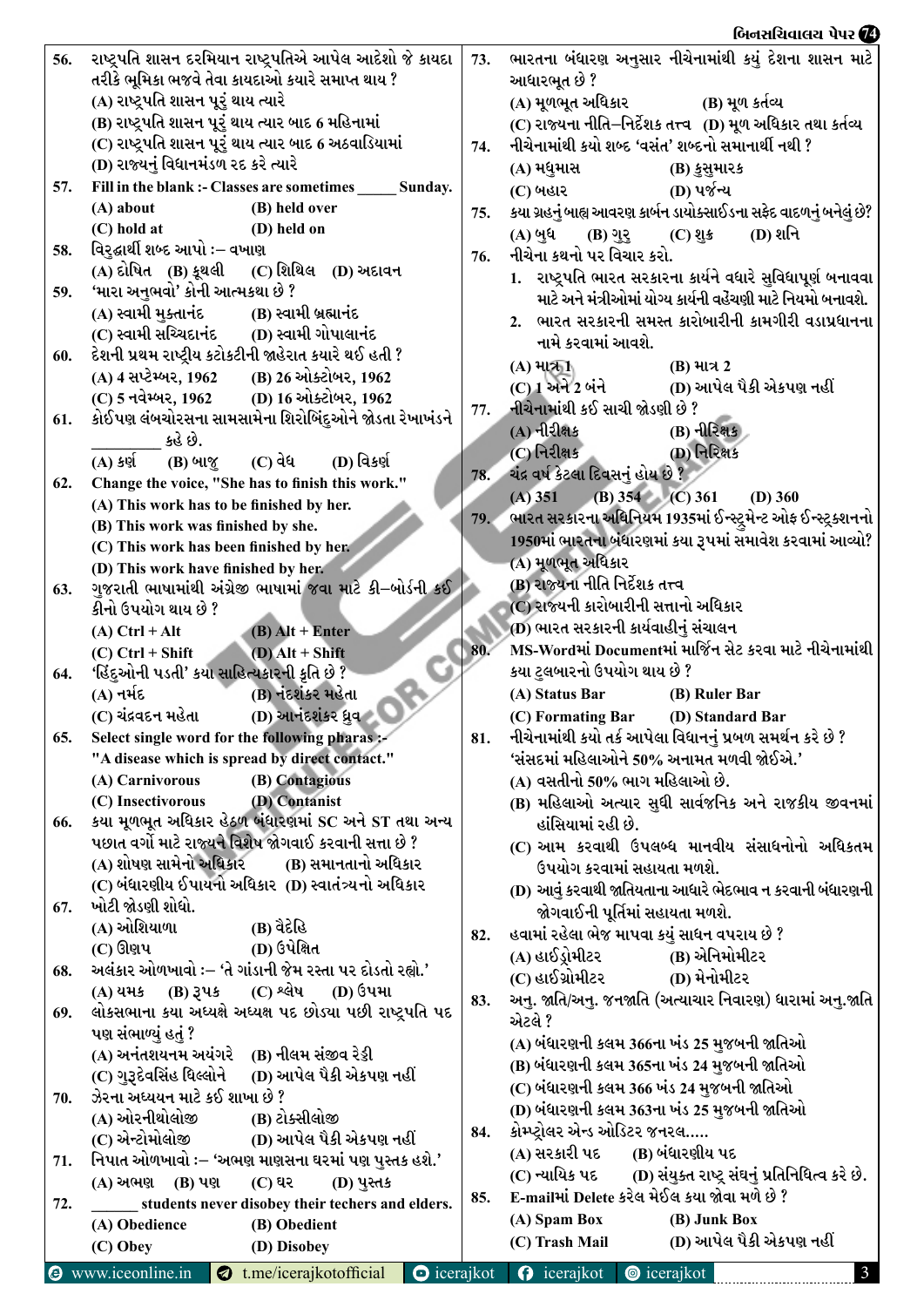## બિનસચિવાલચ પેપર **@**